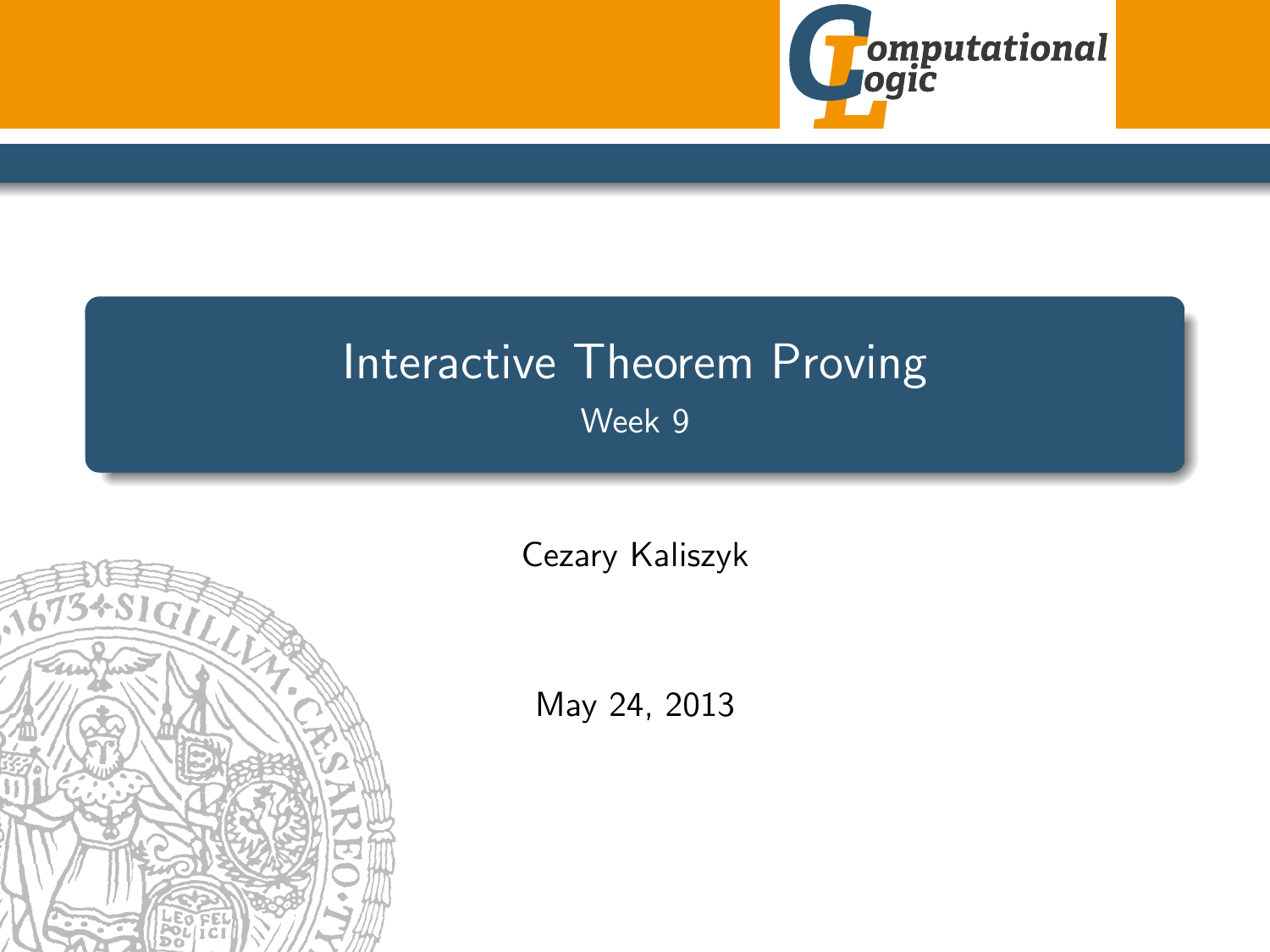

#### So far

Proof Assistants, HOL Light,  $\lambda_{\rightarrow}$ ,  $\lambda_{P}$ ,  $\lambda_{2}$ , Curry-Howard

- Mizar Project
- Foundations
- Natural deduction

## Today: Mizar

- Syntax
- Types
- Adjectives
- Checker
- Foundations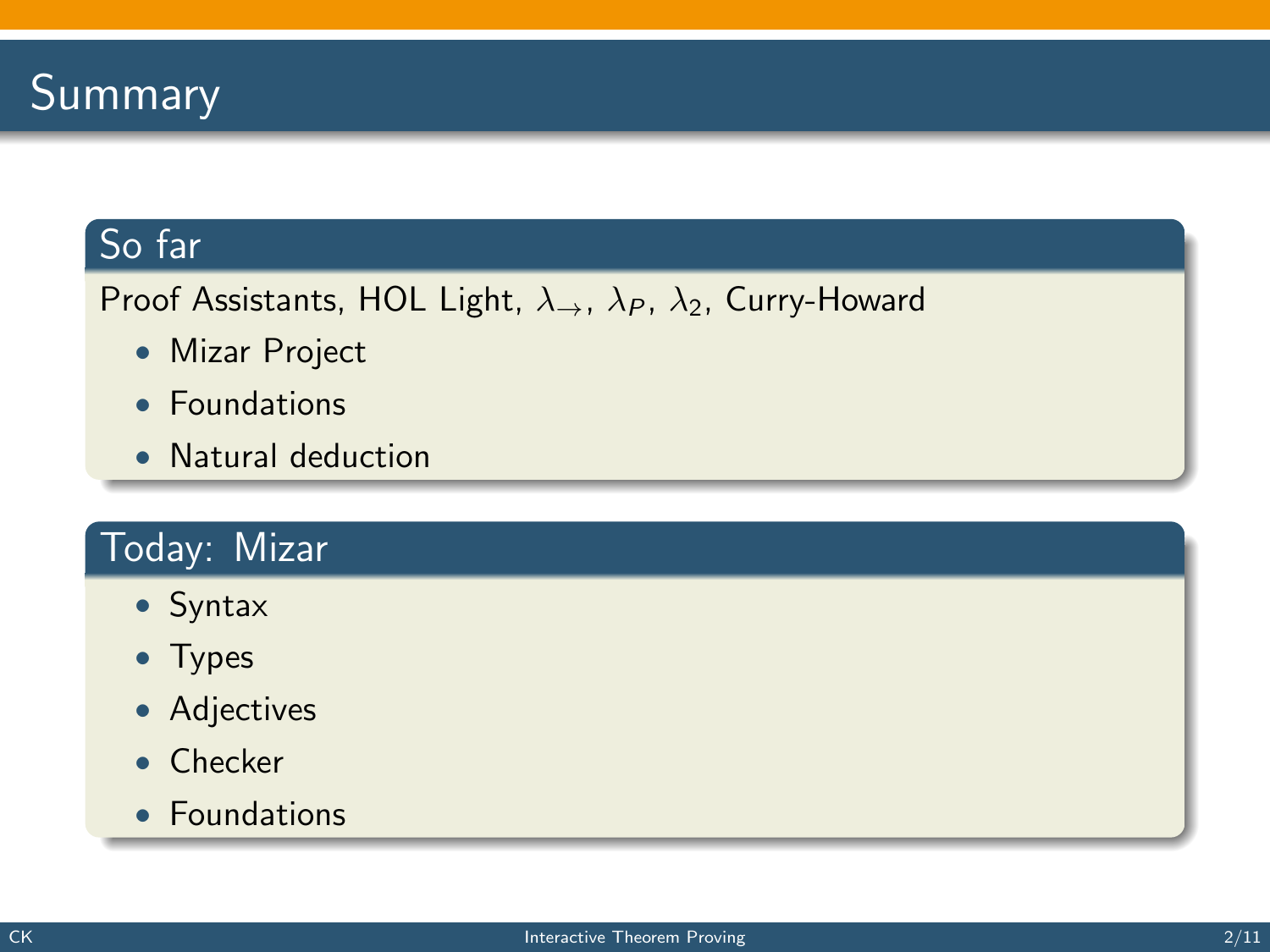### 27 special symbols

&

 $c=$ 

#### 110 reserved words

contradiction

not or

implies

iff

for x holds  $a(x)$ 

ex  $x$  st  $a(x)$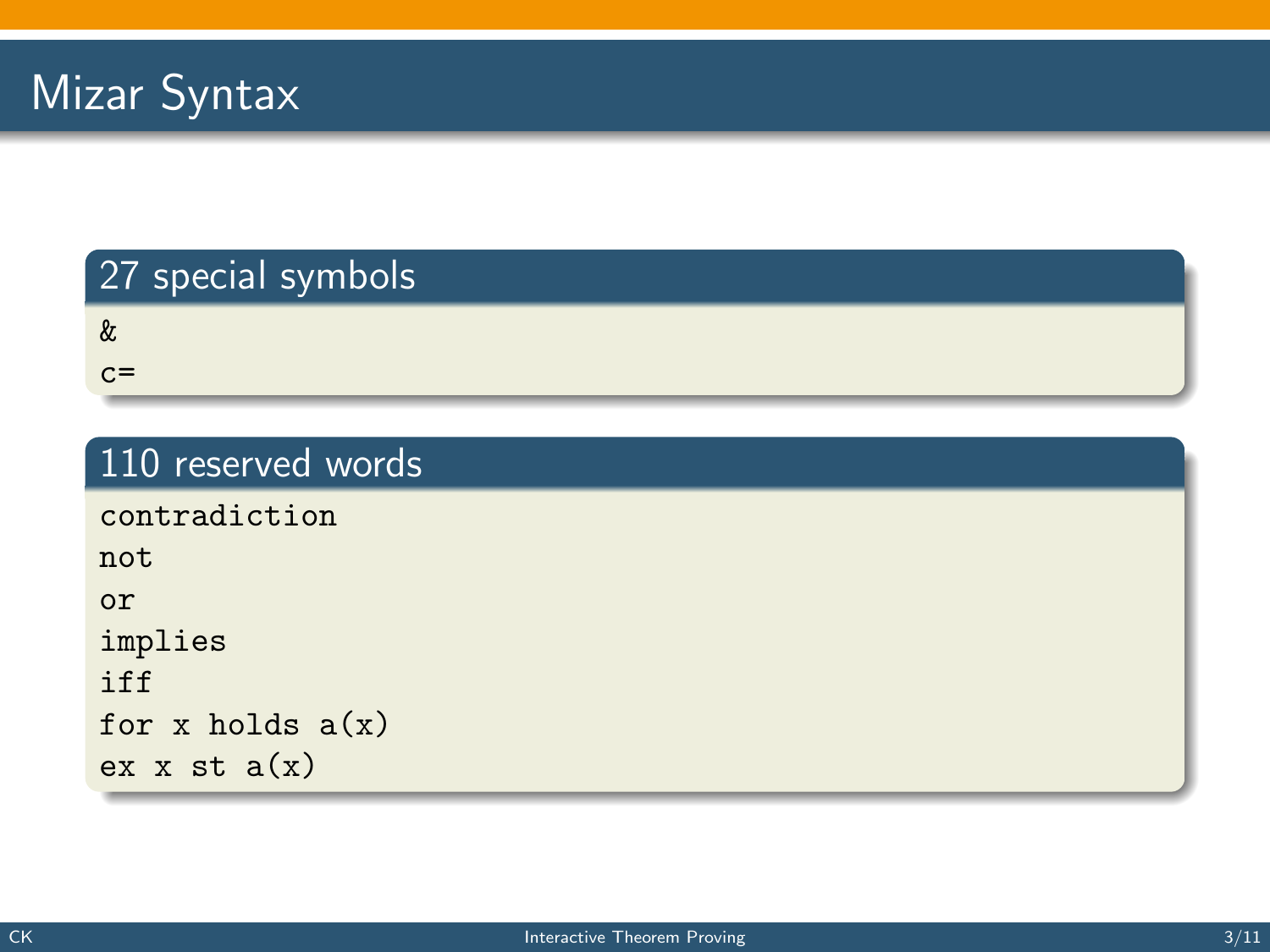# Mizar Types

## A type hierarchy

- Function of X,Y
- PartFunc of X,Y
- Relation of X,Y
- Subset of [:X,Y:]
- set

#### Adjectives

- Examples
	- one-to-one Function of X,Y
	- finite non-empty proper Subset of X
- Automatic deriving of type information using registrations
- Overloading of notations
- Types must be non-empty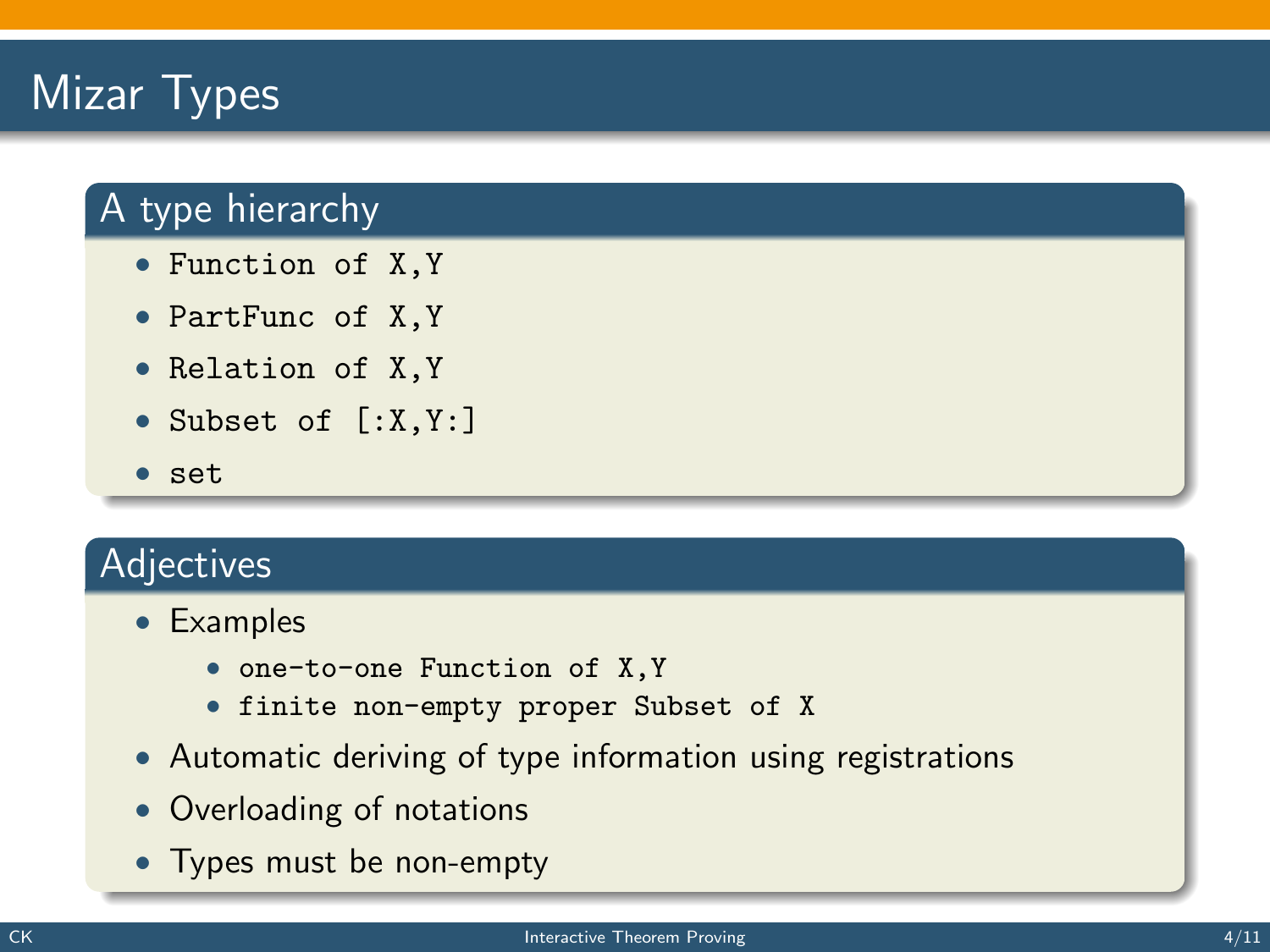#### No set of inference rules

"obviousness w.r.t. an algorithm" by M. Davis

#### de Bruijn criterion is not preserved

- new computation mechanisms (CAS, DS)
- more automation in the equality calculus
- more general statements in an inference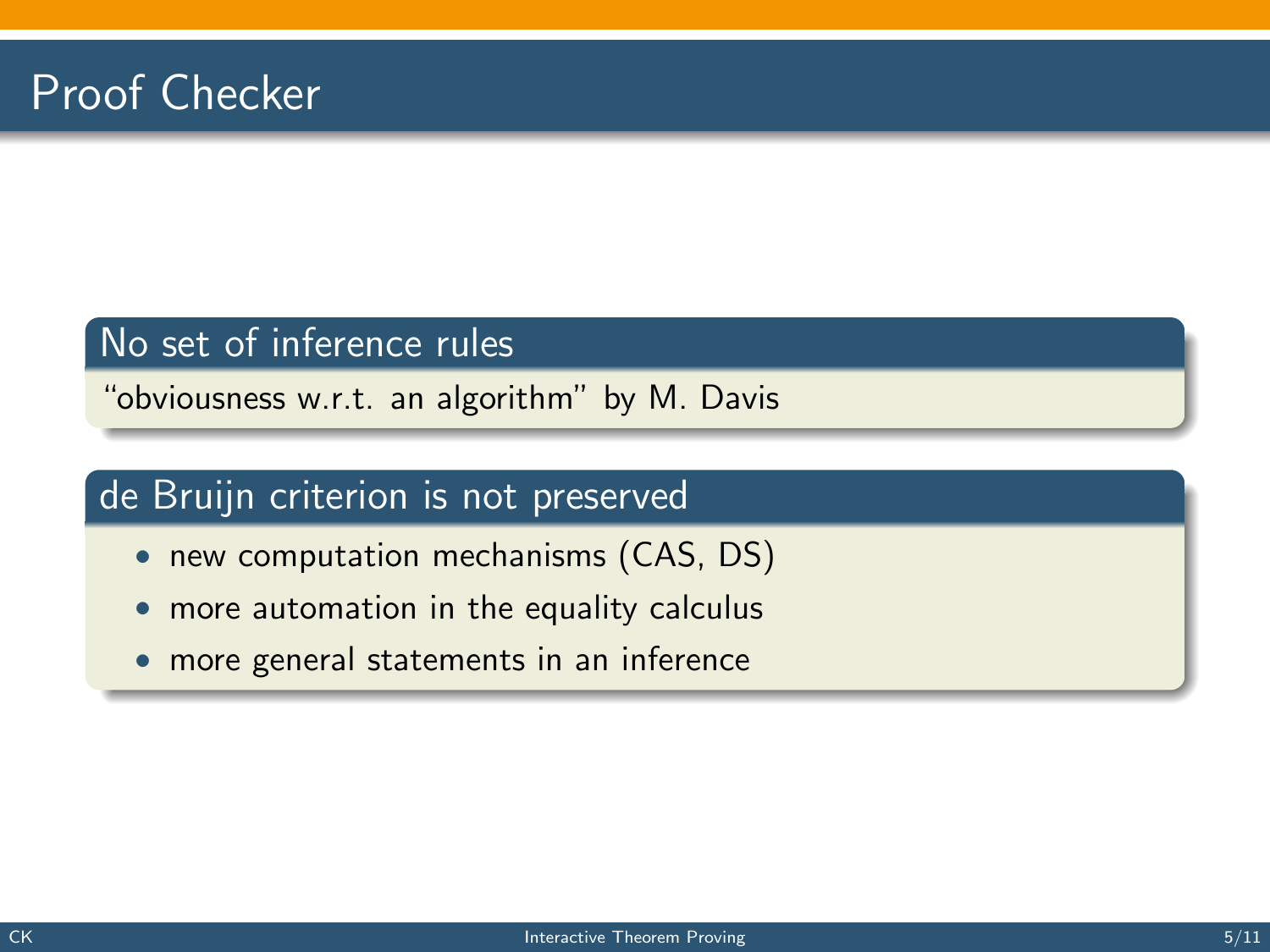# Implementation

- Separate processes
- Parser
	- Scanner
	- Environment
	- Operator syntax
- Analyzer
	- Identification of Concepts
	- Disambiguation of Notations
	- Types! (adjectives)
- Reasoner Structure of the proof
- Checker
	- Prechecker propositional calculus
	- Equalizer equational calculus
	- Unifier
- Post-processing
	- Relprem, Relinfer, ...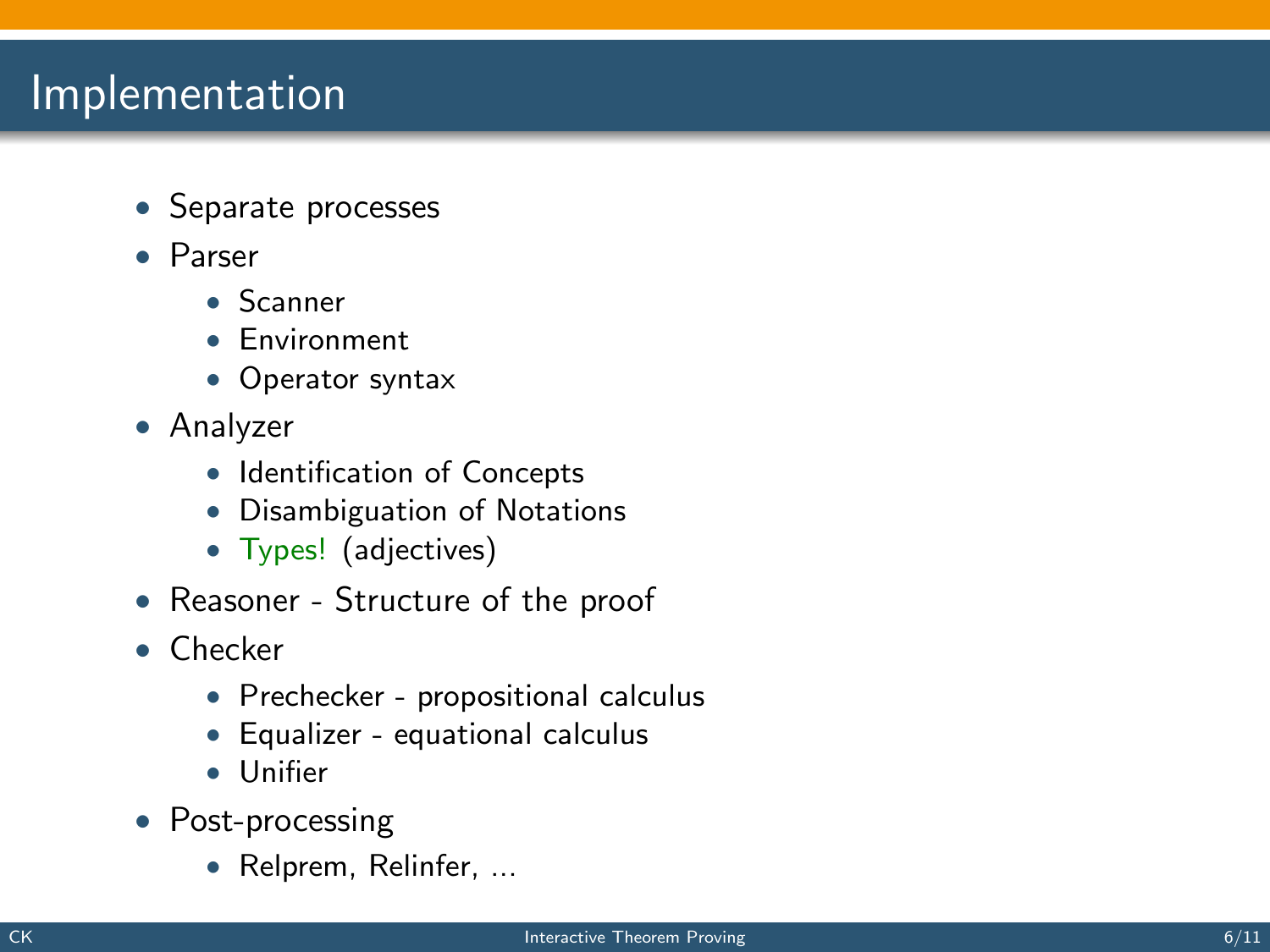- Is  $x = y$  a consequence of  $y = z$ ,  $f(y) = z$ , and  $f(z) = x$ ?
	- Monotonicity
	- Transitivity
	- Symmetry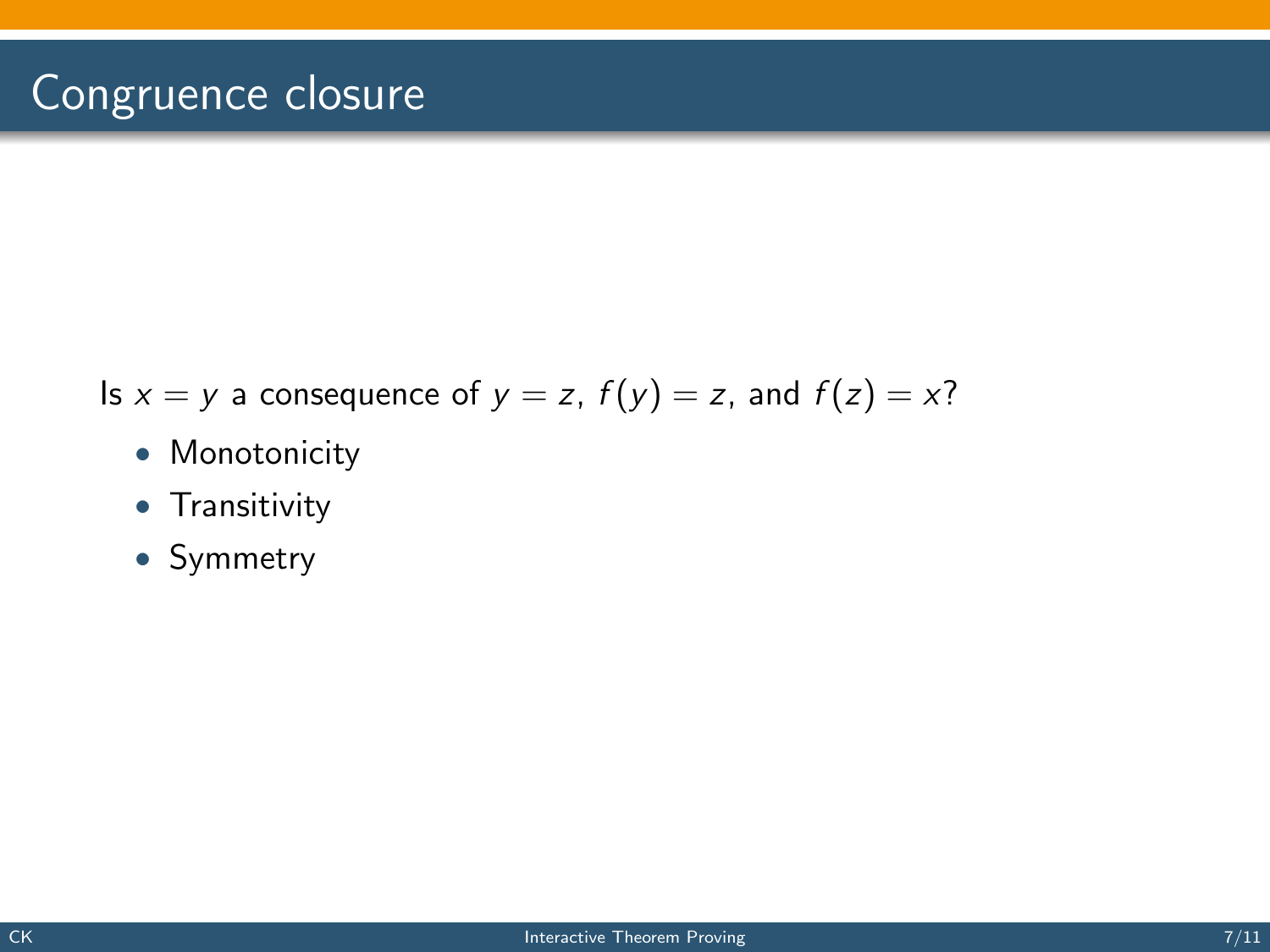# Implementation

Equalizer

- Disprover processes all disjuncts (DNF)
- Forms of a term
- Congruence closure merges adequate EQ-classes
- Reports contradictions
- Prepares input for the Unifier

Sources of equalities

- Explicit
- Term expansions (equals)
- Properties
- Term reductions
- Term identifications
- Processing structures
- Reconsider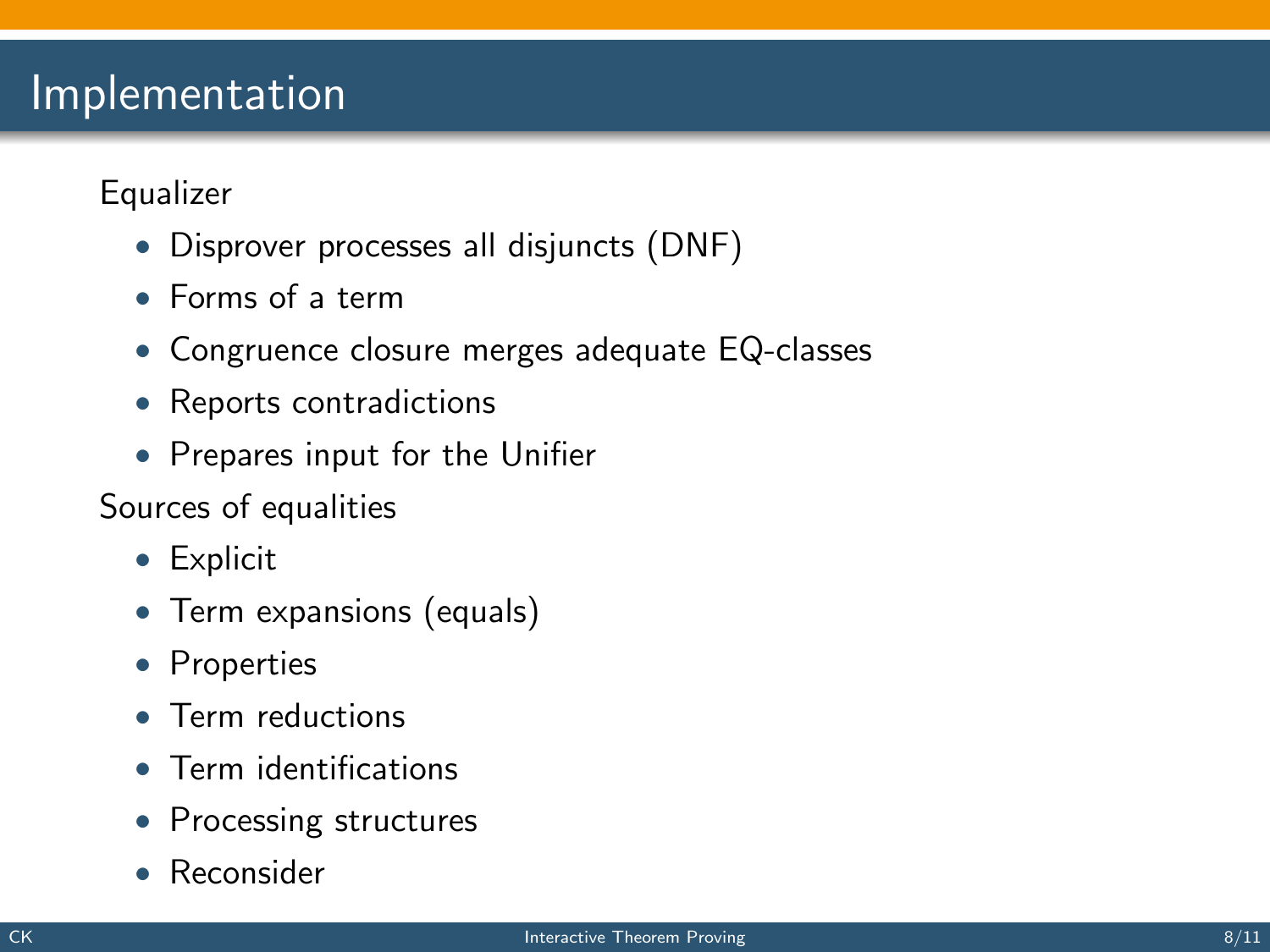# MML and its revisions

#### Biggest library of formal mathematics

- 1177 articles
- 52775 theorems
- 10670 definitions
- 820 schemes
- 11333 registrations

## Revisions

- Access to Mizar source
- New articles
- Things becoming obvious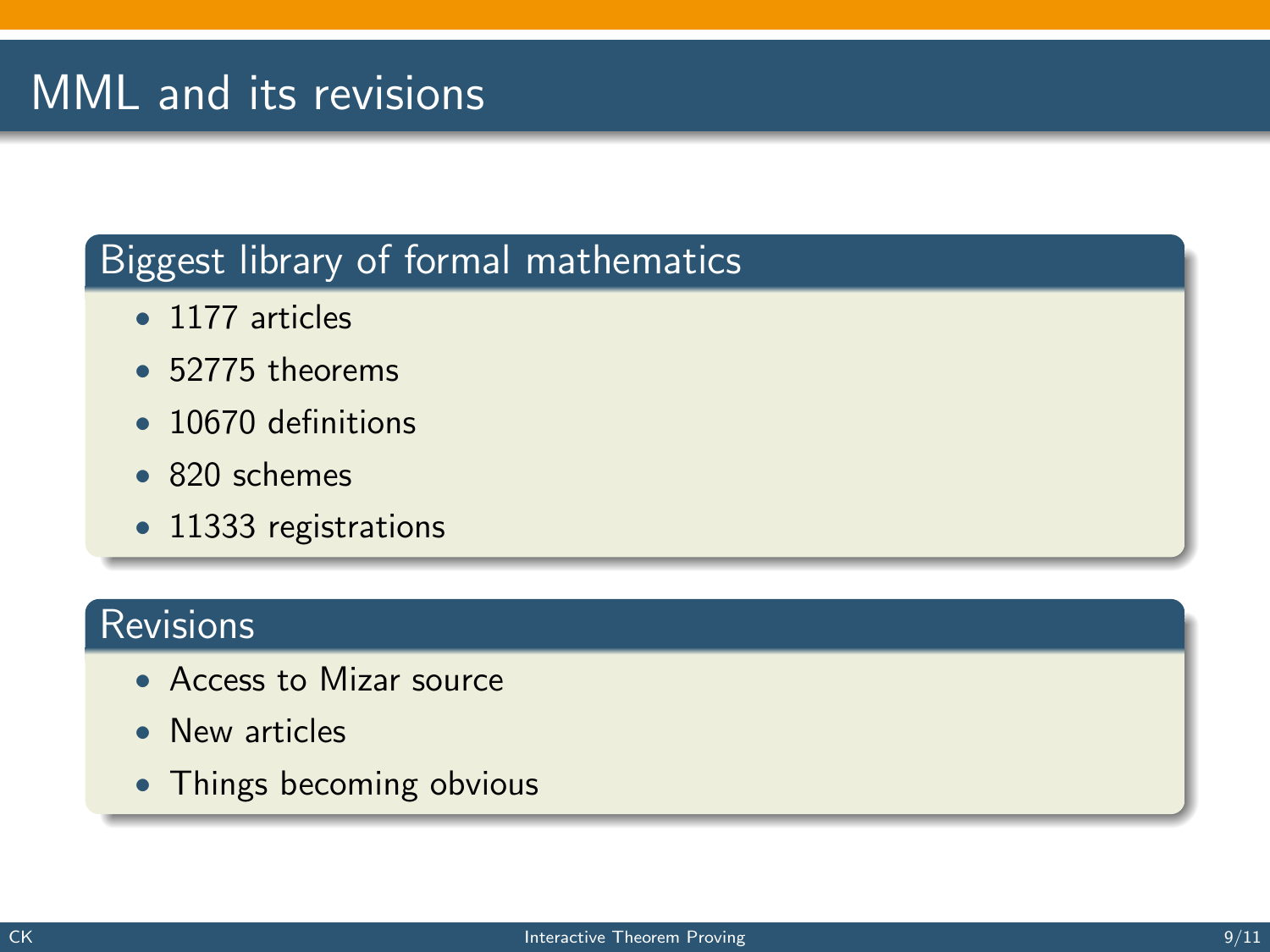

- Hidden
- Tarski
- Boole
- Tuple
- Relation
- Function